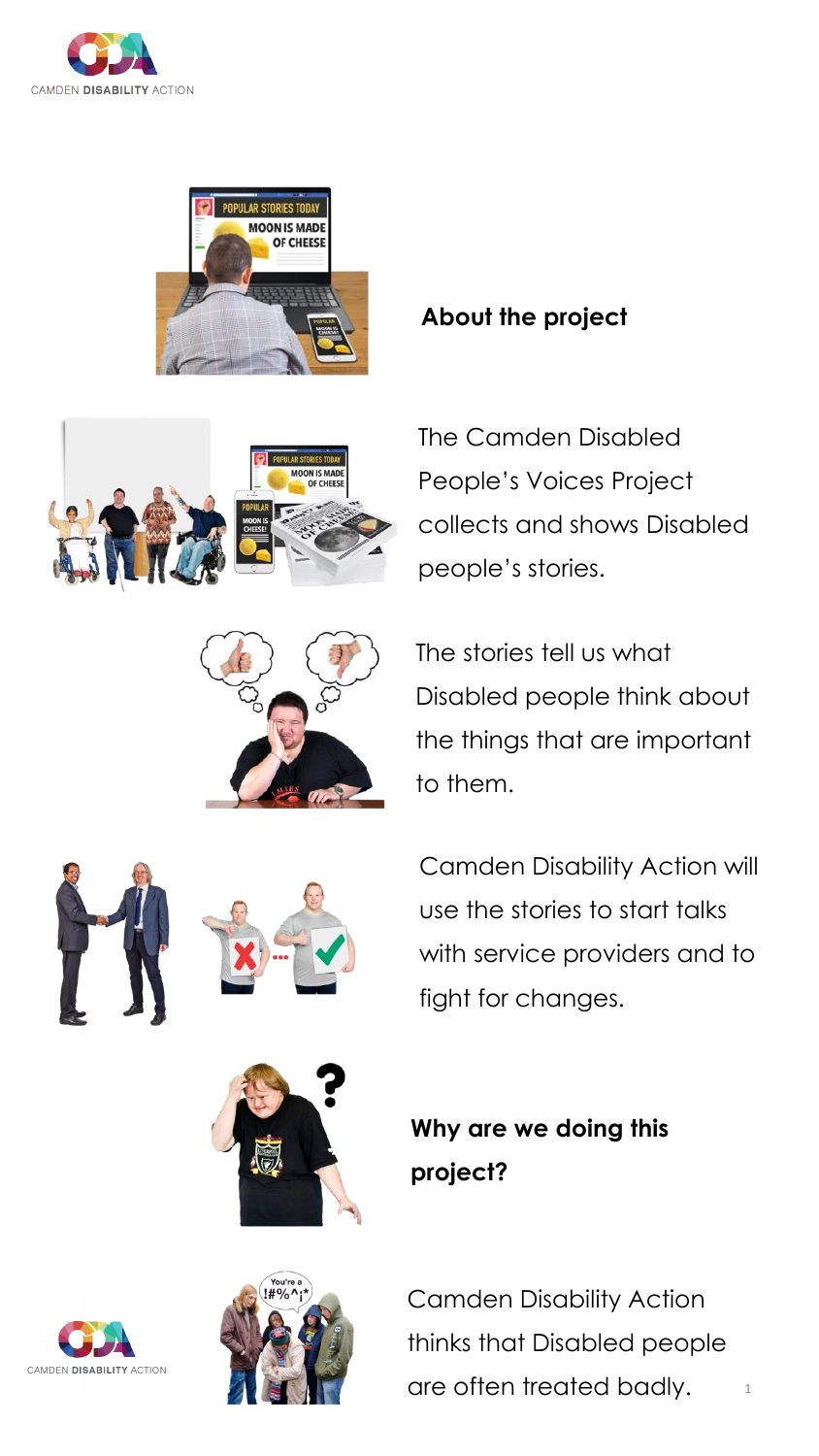

A lot of the time people don't listen to us.



Or they don't make the changes that we need.



To make things better for Disabled people we need to **tell our own stories and make our voices heard.**



So, we started this project to make sure Disabled people can tell our stories.



And make sure we have somewhere to show our stories.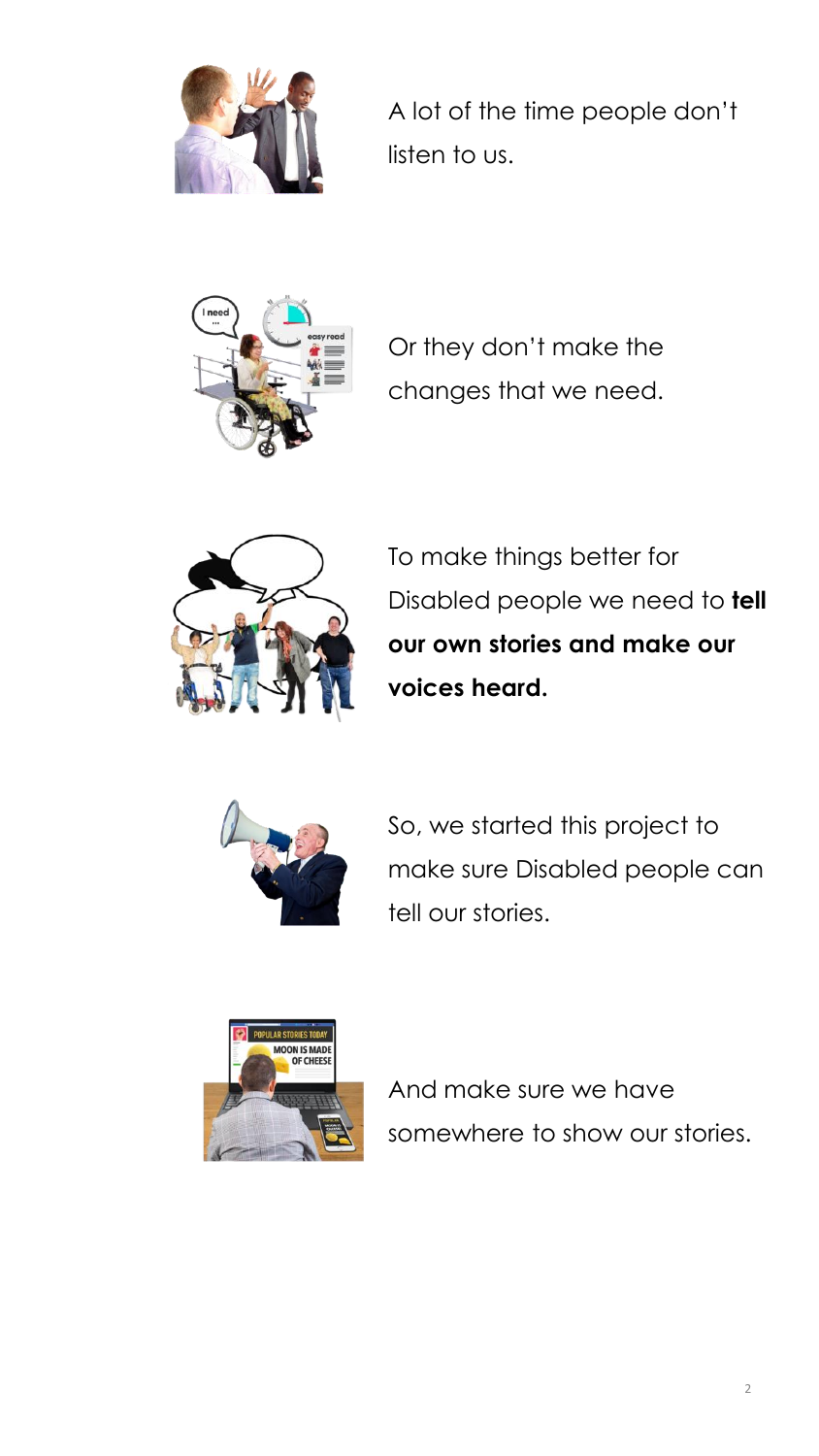

## **How does the project work?**



We train Disabled people in community journalism and we ask the trainees to send us reports.



We also ask Disabled people who haven't done the training to send us reports as well.



This will help us get a lot of stories from a lot of Disabled people!



The stories can be about anything that you think is important for Disabled people in Camden.



So, it could be about transport, pavements, benefits, jobs, healthcare services, COVID-19 or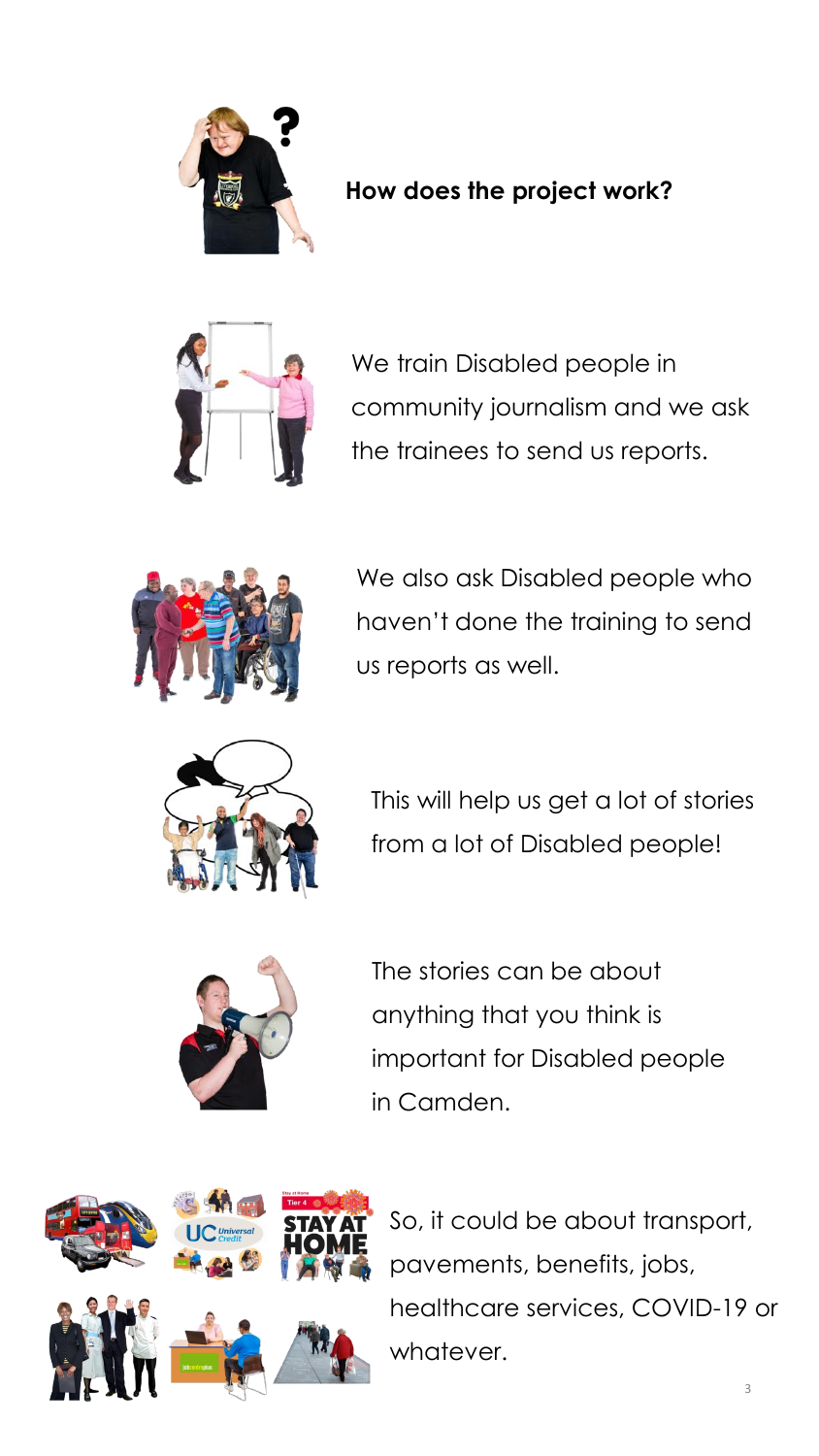

We ask Disabled people to use their phones to send in reports.



People can send in voice messages, texts or videos.



Or they can email them if they want.



All the stories will be received by staff at Camden Disability Action.



The staff will check over the stories and put some of them on this website.



Then Disabled volunteers at Camden Disability Action will use some of the stories to try to push service providers to make changes.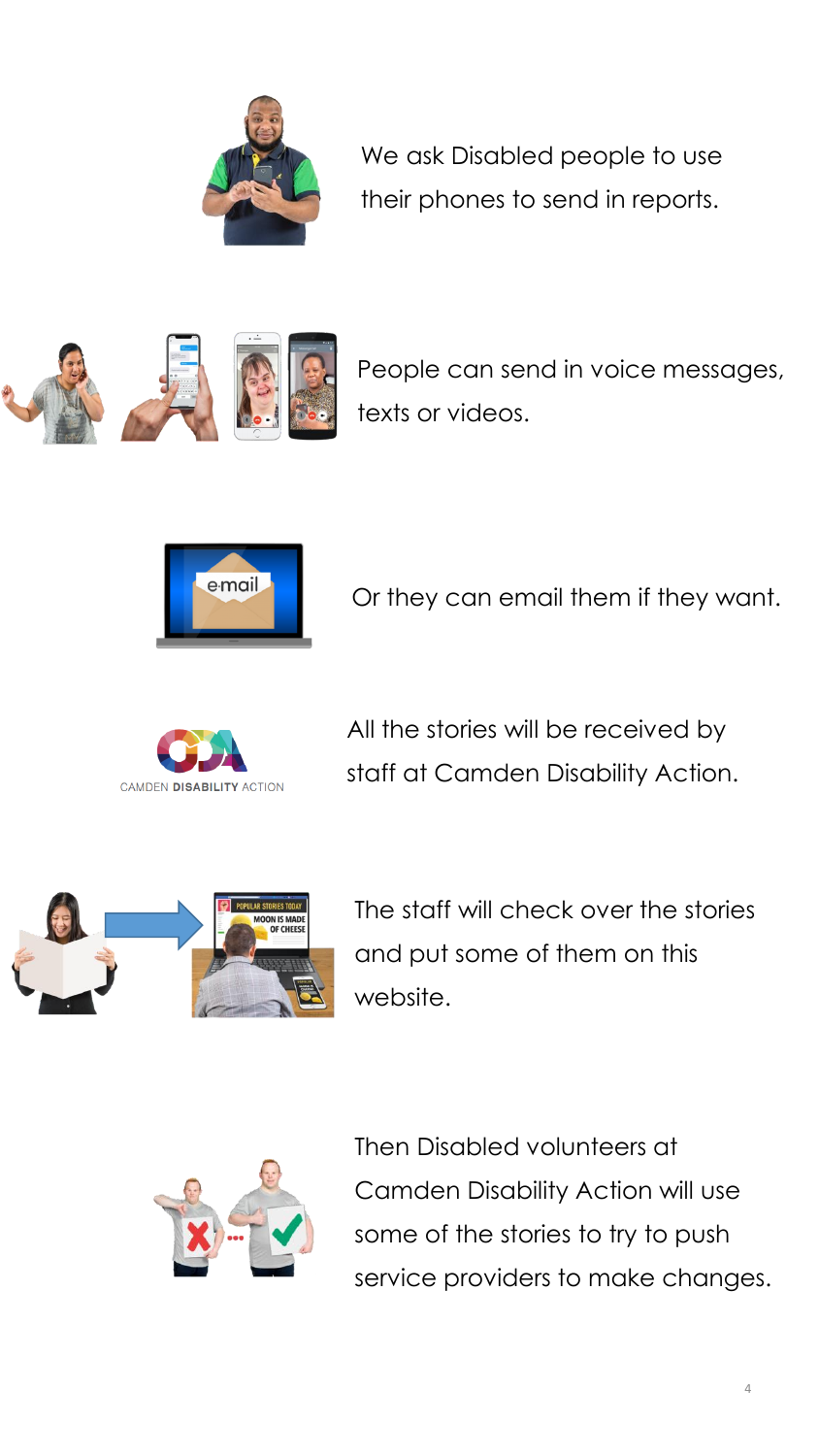

**So where do you send the reports to?**



You can send reports to these two phone numbers:

1. 07578665957 – this number is for people who **don't have smart phones.** It can receive voicemails and texts only.



2. 07858368033 – this number is for people who have Whatsapp. You can send Whatsapp videos, voice messages and texts to this number.



Staff check the reporting phone lines once per day between 9.30am and 5pm from Monday to Friday.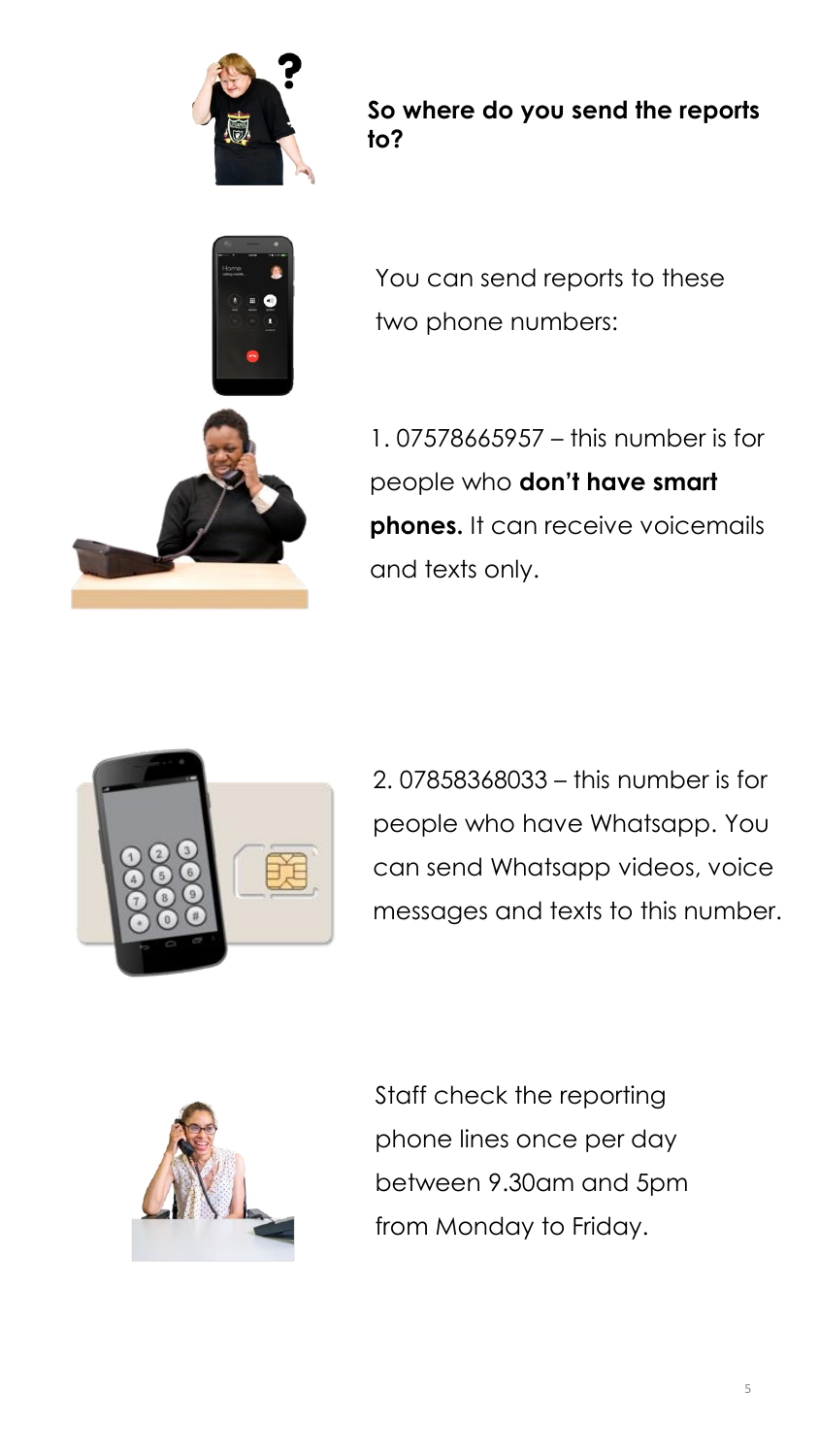

We will get back to you as soon as we can.



We will ask you if it's ok to keep your information.



And we will ask you if it's ok to put you report on the website in case we decide to put it there.



## **Important!**



Please don't use these lines to report emergencies, crimes or abuse.



Please contact the emergency services or Camden Council's safeguarding team if you need to report these things.